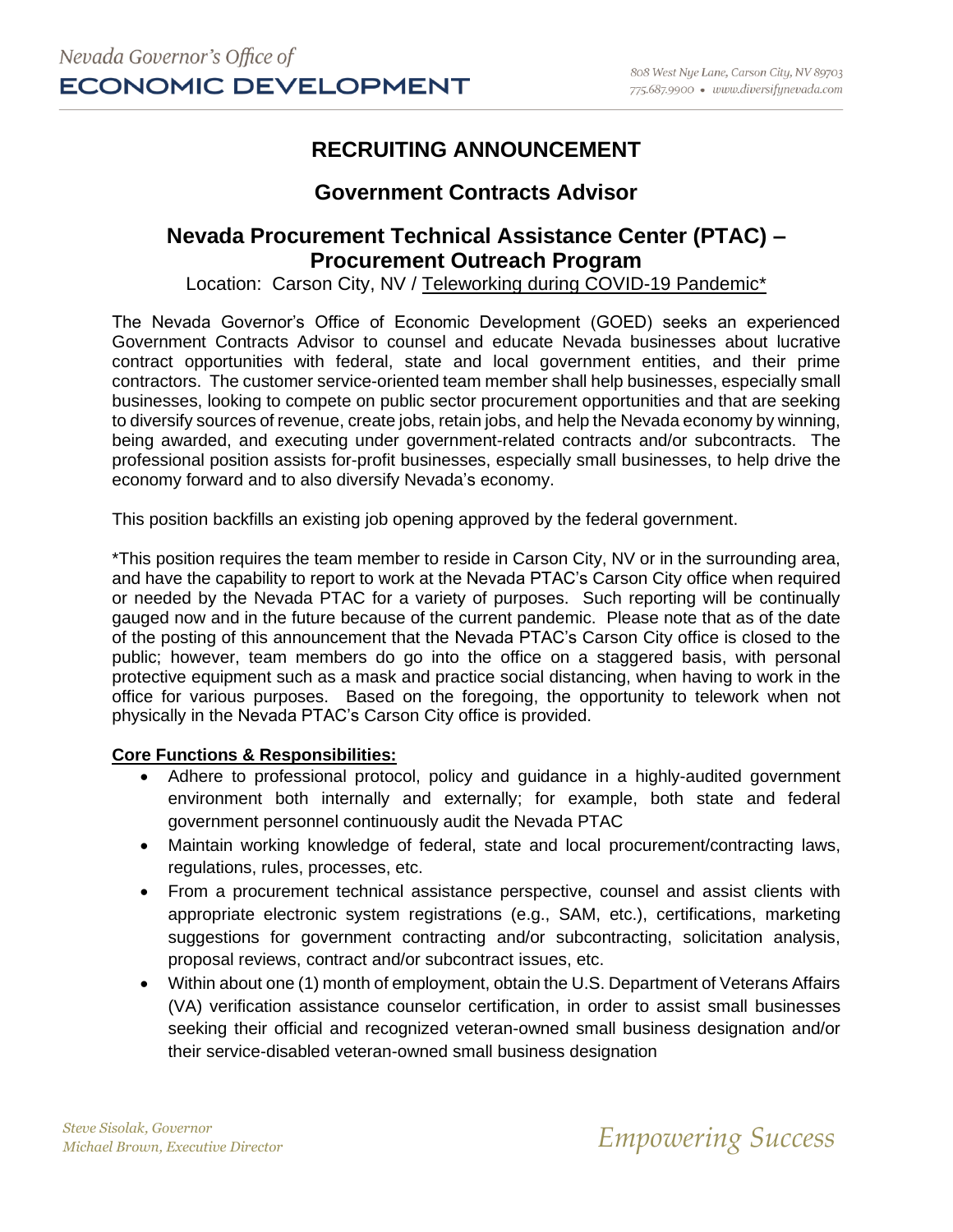- Develop long-term professional relationships with federal, state and local government contracting personnel, especially for guest speaker requests for a variety of Nevada PTAC functions
- Identify government-related contracting and/or subcontracting opportunities for for-profit businesses that become formal Nevada PTAC clients, especially small businesses looking to compete for and win contracts and/or subcontracts, in order to scale their companies and create jobs, retain jobs, and diversify the Nevada economy
- Promptly record details, with actions taken, of client meetings as well as client inquiries, comments and recommendations for improvement
- Communicate and coordinate activities with Nevada PTAC team members
- Travel to client sites and events as needed; this area will be continually gauged now and in the future because of the current pandemic
- Plan, organize and present government procurement-related classes via a variety of modes to include in person or virtually; this area will be continually gauged now and in the future because of the current pandemic
- Participate in in-scope public relations and networking activities; this area will be continually gauged now and in the future because of the current pandemic
- Other duties as assigned to include, but is not limited to, administrative-related responsibilities

### **Knowledge/Skills/Abilities:**

- Knowledge of, and experience with, procurement processes and principles whether from direct government, prime contractor or subcontractor procurement experience, and/or from direct experience submitting proposals to the government, a prime contractor or a subcontractor is required
- Knowledge of GSA schedules, SAM registration and small business certifications is preferred
- Proficiency in the use of software applications (Microsoft Office, Excel, Power Point, Publisher, Outlook and Internet)
- Must be able to communicate clearly and effectively, both orally and in writing
- Excellent organizational skills
- Attention to detail, quality work products, proactive follow-through, and ability to prioritize work assignments and manage expectations
- Ability to physically work in an office or room that is shared with another Nevada PTAC team member and where social distancing is practiced, and use personal protective equipment such as a mask; these will be continually gauged now and in the future because of the current pandemic
- Ability to physically meet with anyone from within and outside the organization (e.g., clients, Nevada PTAC resource partners, etc.), practice social distancing, and use personal protective equipment such as a mask; these will be continually gauged now and in the future because of the current pandemic
- Valid Nevada driver's license or ability to obtain one